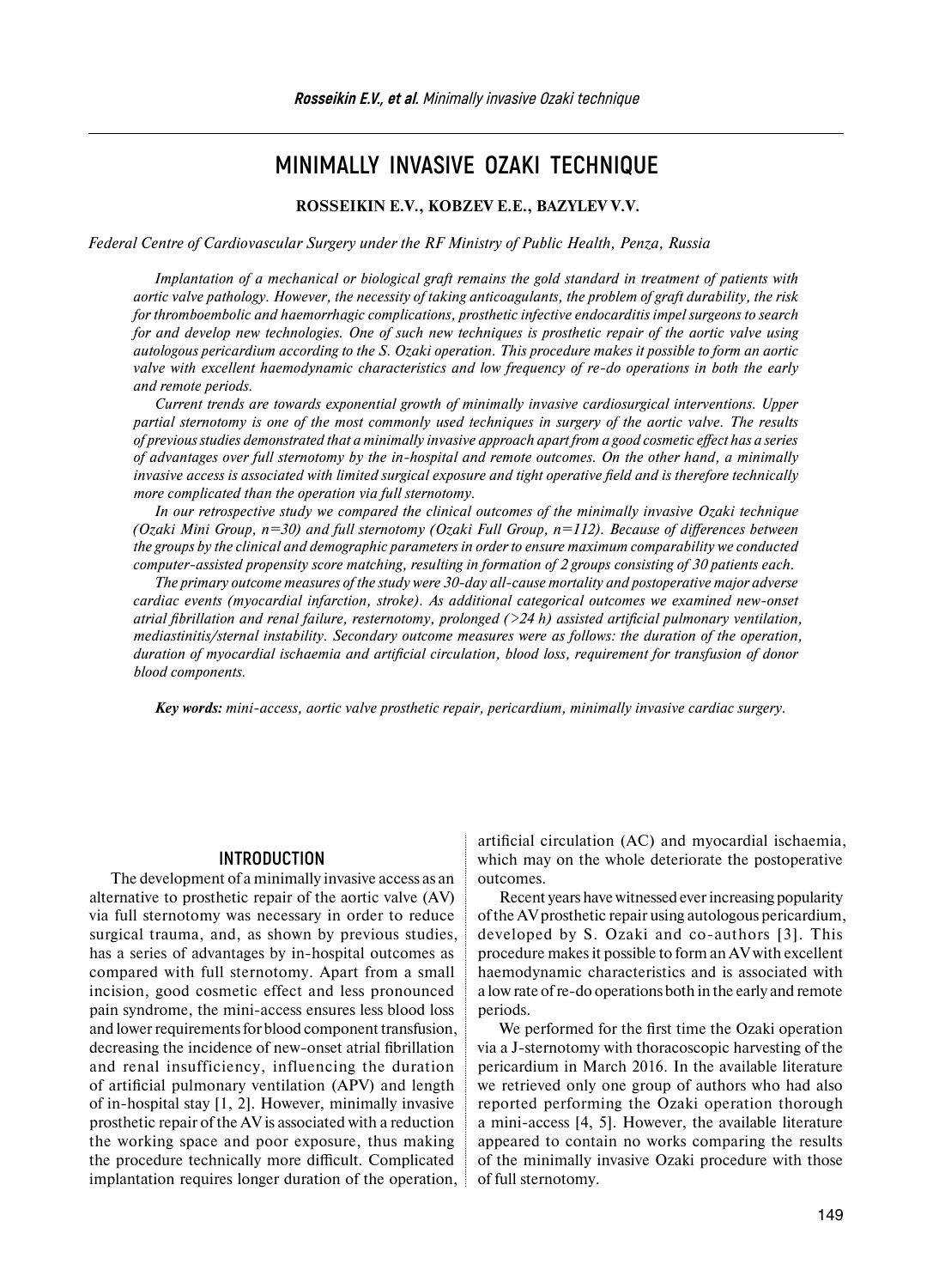

Fig. 1. Anatomical landmarks for performing skin incision – jugular fossa of the sternum and the 3rd intercostal space



Fig. 2. J-ministernotomy performed through the 3rd intercostal space



Fig. 3. Autologous pericardium harvested



Fig. 4. Central connection of heart-lung machine (HLM), beginning of selective cardioplegia



Fig. 5. Autopericardial valve formed

### **STUDY DESIGN**

Our retrospective observational study included a total of 142 patients subjected between October 2015 and December 2017 to reconstruction of the AV using autologous pericardium according to the Ozaki technique. Of these, 30 patients underwent surgery through a Jministernotomy (Study Group – Ozaki Mini) and 112 endured intervention via a full sternotomy (control group – Ozaki Full). A criterion for inclusion was the presence ofAV pathology without or in a combination with an ascending aortic aneurysm. Exclusion criteria were as follows: the necessity of performing coronary artery bypass grafting, correction of pathology of the mitral and tricuspid valves, radiofrequency ablation, repeat operation on the heart. Due to differences between the groups in clinical and demographic parameters in order to ensure maximum comparability of the groups we performed their computer-aided adjustment by means of propensity score matching (PSM), resulting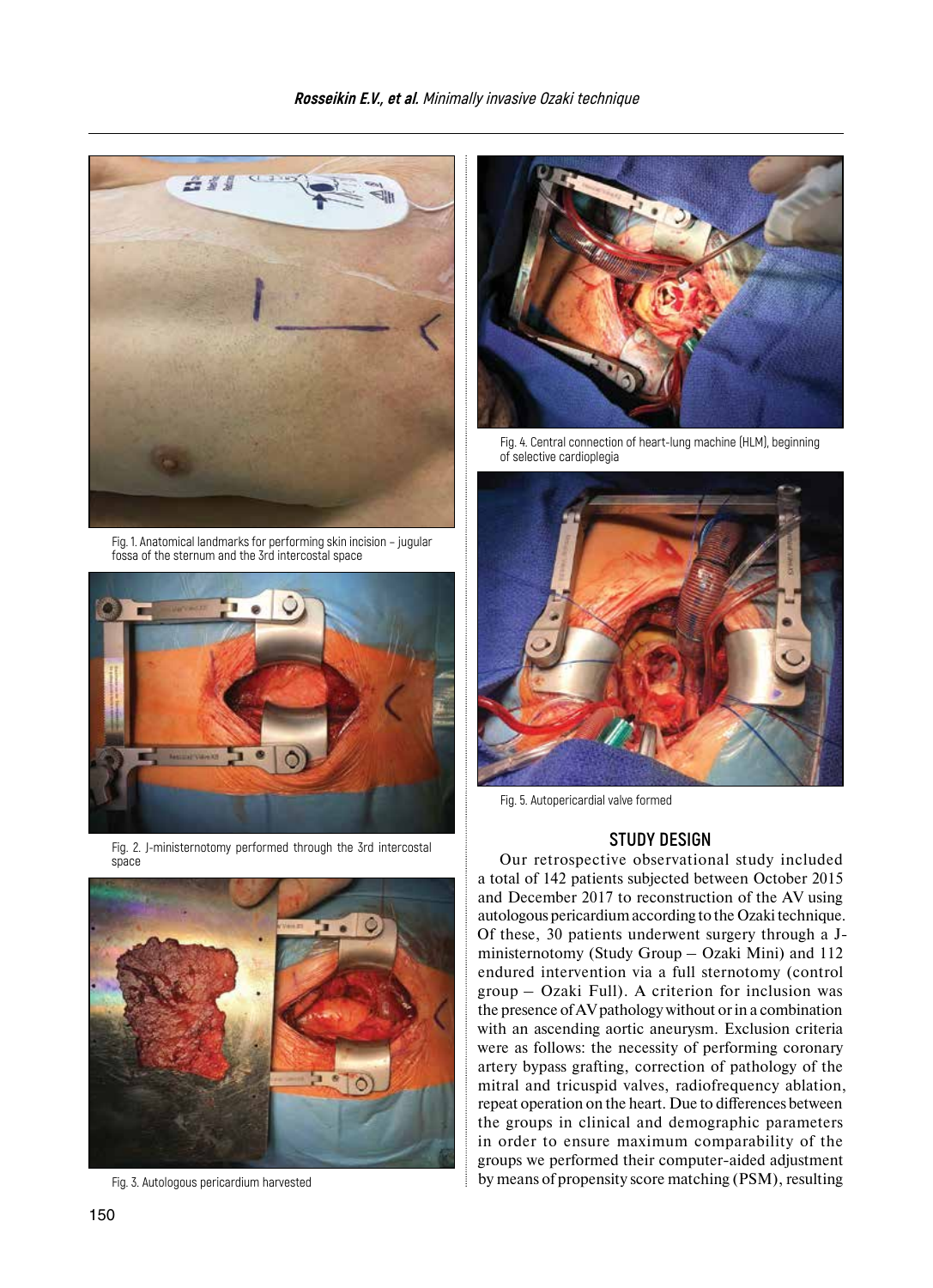| <b>Variables</b>                                                             | Ozaki Mini. N=30                     | Ozaki Full. N=112                | <b>Difference</b>                         | p          |
|------------------------------------------------------------------------------|--------------------------------------|----------------------------------|-------------------------------------------|------------|
| Age (years), Me [IQR]                                                        | 54 [40; 65.75]                       | $61.5$ [55; 67]                  | 5[0;13]                                   | 0.054      |
| Female gender, n [%] [95% CI]                                                | 18, 60 [42; 75]                      | 67, 60 [51; 68]                  | $1.01$ [0.41; 2.53]                       |            |
| BMI, kg/m <sup>2</sup> , Me [IQR]                                            | 25.75 [22.93; 28.32]                 | 28.7 [24.77; 32.92]              | 2.78 [0.32; 4.9]                          | 0.022      |
| LVEF, %, Me [IQR]                                                            | 62.5 [55; 68.75]                     | 62.5 [55.75; 68.25]              | $1[-3; 5]$                                | 0.695      |
| Grade III-IV AV calcification, n [%] [95% CI]                                | 18, 60 [42; 75]                      | 86, 77 [68; 84]                  | $0.46$ $[0.18; 1.18]$                     | 0.102      |
| AV defect aetiology:<br>Degenerative, n (%), [95% CI]<br>IE, n (%), [95% CI] | 27, 90 [74; 97]<br>$3, 10$ $[3, 26]$ | 106, 95 [89; 98]<br>6, 5 [2; 11] | 1.18 [0.29; 6.92]<br>$1.95$ $[0.3; 9.87]$ | 0.4<br>0.4 |
| Diabetes mellitus, n (%), [95% CI]                                           | 6, 20 [10; 37]                       | 14, 13 [8; 20]                   | $1.74$ $[0.5; 5.48]$                      | 0.374      |
| Peripheral artery lesion, n (%), [95% CI]                                    | 0, 0 [0; 11]                         | 9, 8 [4; 15]                     | 0[0;1.86]                                 | 0.204      |
| AH, n (%), [95% CI]                                                          | 20, 67 [49; 81]                      | 77, 69 [60; 77]                  | $1.74$ $[0.5; 5.48]$                      | 0.828      |
| COPD, n (%), [95% CI]                                                        | $1, 3$ $[1, 17]$                     | 2, 2 [0; 6]                      | 1.89 [0.03; 37.45]                        | 0.512      |
| PICS, n (%), [95% CI]                                                        | $1, 3$ $[1, 17]$                     | 6, 5 [2; 11]                     | $0.61$ [0.01; 5.35]                       |            |
| ACI/TIA, n [%], [95% CI]                                                     | 1, 3 [1; 17]                         | $10, 9$ [5; 16]                  | $0.35$ $[0.01; 2.68]$                     | 0.458      |
| CKD (creatinine ≥ 200 mg/dl), n (%), [95% Cl]                                | 4, 13 [5; 30]                        | 12, 11 [6; 18]                   | 1.28 [0.28; 4.69]                         | 0.746      |
| NYHA III-IV, n (%), [95% CI]                                                 | 12, 40 [25; 58]                      | 59, 53 [44; 62]                  | $0.6$ $[0.24; 1.46]$                      | 0.304      |
| EuroSCORE I Add., Me [IQR]                                                   | 5[3;6]                               | 5[3;7]                           | $0$ [-1; 1]                               | 0.407      |
| EuroSCORE I Log., Me [IQR]                                                   | 3.315 [2.27; 6.17]                   | $4.6$ [2.27; 7.7]                | $0.49$ [ $-0.66$ ; 1.75]                  | 0.356      |

in formation of 2 groups, each consisting of 30 patients.

### **SURGICAL TECHNIQUE**

A minimally invasive access involved a 7–10-cm-long skin incision from the jugular fossa (Fig. 1) and partial J-ministernotomy with a lateral saw-cut to the right at the level of III–IV intercostal space (Fig. 2). In the control group we performed standard full sternotomy. Sternotomy was followed by harvesting of the autologous pericardium (Fig. 3). The excised pericardium was

then fixed on a plate and placed into a 0.6% solution of glutaraldehyde for 10 min. The aldehyde-treated autologous pericardium was rinsed 3 times in normal saline for 6 min. We performed cannulation of the aorta and right atrium with a two-stage cannula for connection of the heart-lung machine, drainage of the left ventricle (LV) through the superior pulmonary vein (Fig. 4). The myocardium was protected by antegrade nonselective or selective crystalloid cardioplegia with Custodiol solution. Aortotomy was followed by applying 3 felt-



Fig. 6. The greater the number and more symmetrically relative to the central axis the points fall within the dotted line, the more balanced the groups are



Fig. 7. In the baseline data, the PSM values were distributed unequally in the study and control groups. In the mini-access group a great number of patients had a score above 0.3. After matching, the distribution of the PS values was corrected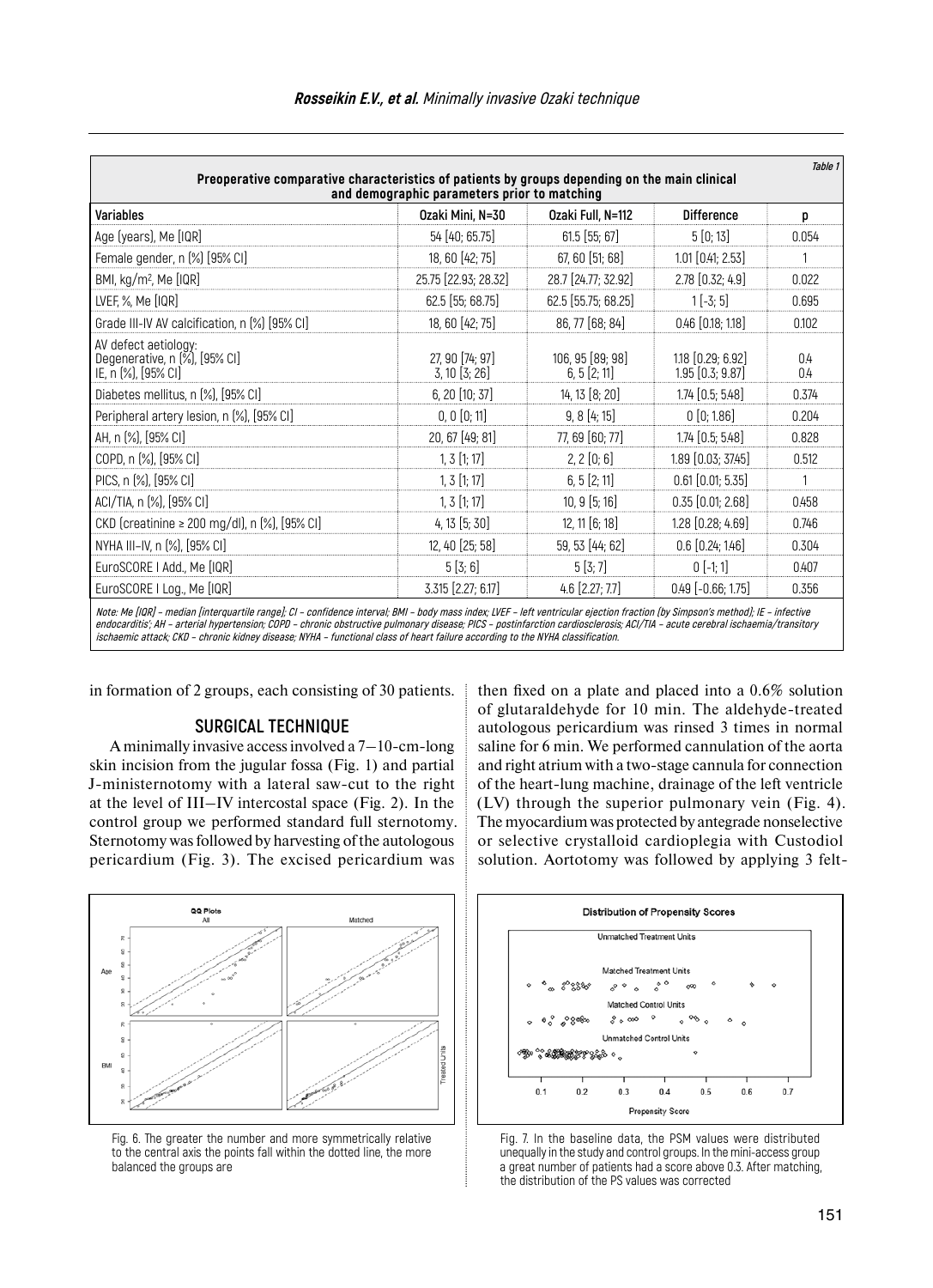| Table 2<br>Preoperative comparative characteristics of patients by the groups depending on the<br>main clinical and demographic parameters after matching |                                   |                                    |       |  |  |  |  |
|-----------------------------------------------------------------------------------------------------------------------------------------------------------|-----------------------------------|------------------------------------|-------|--|--|--|--|
| Variables                                                                                                                                                 | Ozaki Mini, N=30                  | Ozaki Full, N=30                   | p     |  |  |  |  |
| Age (years), Me [IQR]                                                                                                                                     | 54 [40; 65.75]                    | 57 [38.75; 62.75]                  | 0.912 |  |  |  |  |
| Female gender, n [%] [95% CI]                                                                                                                             | 18, 60 [42; 75]                   | 22, 73 [56; 86]                    | 0.412 |  |  |  |  |
| BMI, kg/m <sup>2</sup> , Me [IQR]                                                                                                                         | 25.75 [22.93; 28.32]              | 25.3 [22.2; 31.78]                 | 0.941 |  |  |  |  |
| LVEF, %, Me [IQR]                                                                                                                                         | 62.5 [55; 68.75]                  | 64 [58; 69]                        | 0.477 |  |  |  |  |
| Grade III-IV AV calcification, n [%], [95% CI]                                                                                                            | 18, 60 [42; 75]                   | 17, 57 [39; 73]                    | 1     |  |  |  |  |
| AV defect aetiology:<br>Degenerative, n [%]<br>IE, n (%), [95% CI]                                                                                        | 27, 90 [74; 97]<br>3, 10% [3; 26] | 28, 93 [79; 98]<br>$2,7%$ $[2,21]$ | 1     |  |  |  |  |
| Diabetes mellitus, n (%), [95% CI]                                                                                                                        | 6, 20 [10; 37]                    | 3, 10 [3; 26]                      | 0.472 |  |  |  |  |
| Peripheral artery lesion, n (%), [95% CI]                                                                                                                 | 0, 0 [0; 11]                      | 4, 13[5; 30]                       | 0.112 |  |  |  |  |
| AH, n (%), [95% CI]                                                                                                                                       | 20, 67 [49; 81]                   | 21, 70 [52; 83]                    |       |  |  |  |  |
| COPD, n (%), [95% CI]                                                                                                                                     | $1, 3$ [1; 17]                    | $1, 3$ [1; 17]                     | 1     |  |  |  |  |
| PICS, n (%), [95% CI]                                                                                                                                     | $1, 3$ [1; 17]                    | $1, 3$ [1; 17]                     | 1     |  |  |  |  |
| ACI/TIA, n (%), [95% CI]                                                                                                                                  | $1, 3$ [1; 17]                    | $3, 10$ $[3, 26]$                  | 0.612 |  |  |  |  |
| CKD (creatinine ≥200 mg/dl), n (%), [95% Cl]                                                                                                              | 4, 13 [5; 30]                     | $2, 7$ [ $2; 21$ ]                 | 0.671 |  |  |  |  |
| NYHA III-IV, n (%), [95% CI]                                                                                                                              | 12, 40 [25; 58]                   | 13, 43 [27; 61]                    | 1     |  |  |  |  |
| EuroSCORE   Add., Me [IQR]                                                                                                                                | 5[3;6]                            | $5.5$ [3; 6.75]                    | 0.714 |  |  |  |  |
| EuroSCORE I Log., Me [IQR]                                                                                                                                | 3.315 [2.27; 6.17]                | 4.565 [1.82; 7.39]                 | 0.673 |  |  |  |  |

USA) and programme RStudio 0.99.879 – © 2009–2016 RStudio, Inc., USA, 250 Northern Ave, Boston, MA 02210– 844–448- 121) in the language R (R Core Team (2015). R: A language and environment for statistical computing. R Foundation for Statistical Computing, Vienna, Austria).

Quantitative variables were assessed in order to check the conformity with the normal distribution law according to the Shapiro–Wilk test. Due to a small number ofthe parameters consistent with the normal distribution in the studied groups, non-parametric criteria were used for comparison.

The descriptive characteristics are expressed as the median (Me) [first quartile; third quartile] for continuous numerical data, percentage [lower limit – 95% CI; upper limit  $-$  95% CI] for binary

pledged U-sutures onto each commissure for better exposure of the AV. After excision of the damaged AV we measured the distance between the commissures by means of the original sizing apparatus and the cusps were trimmed using an original template in accordance with the measurements obtained. The cusps were sequentially implanted into the AV position with uninterrupted blanket suture with Premilene 4/0 thread starting from the right coronary cusp then left coronary cusp and ending with the non-coronary cusp (Fig. 5). Formation of commissures was performed with separate U-shaped sutures on felt pledgets with 4/0 Premilene threads. If necessary, the ascending aortic portion was repaired.

### **END POINTS**

The primary end points of the study were 30-day all-cause mortality and major postoperative adverse events (myocardial infarction, stroke). As additional categorical outcomes we examined new-onset atrial fibrillation (AF) and renal failure (creatinine  $\geq 200$  mg/ dl), resternotomy, prolonged  $(>24 h)$  APV, mediastinitis/ instability of the sternum. The secondary end points were as follows: duration of the operation, duration of myocardial ischaemia andAC, blood loss, requirement for transfusion of donor blood components.

#### **STATISTICAL ANALYSIS**

The obtained data were statistically processed using the programme SPSS version 21 (SPSS, Chicago, IL,

data with calculation of the limits of confidence intervals (CI) according to the Wilson formula.

The hypotheses on equality of numerical characteristics of sample distributions in the compared groups were statistically tested using unpaired Mann-Whitney U-test, calculating the bias of distributions with construction of 95% CI for the bias. The exact two-tailed Fisher test was used to compare binary and categorical parameters. The statistical hypotheses were tested at a critical level of significance  $p=0.05$ , i. e., the difference was regarded as statistically significant if  $p<0.05$ .

In preoperative comparative characteristic by the main clinical and demographic parameters statistically significant differences were determined for the body mass index, as well as close to significant differences by age (Table 1).

In order to minimize the bias of the results and to ensure maximum comparability of the groups the latter were adjusted by means of pseudorandomization (propensity score matching, PSM). 16 variables which could potentially influence the choice of a surgical access and the outcomes of treatment were included into the logistic regression model to perform PSM: age, female gender, body mass index (BMI), diabetes mellitus, arterial hypertension, peripheral artery disease, chronic obstructive pulmonary disease (COPD), a history of MI, a history of acute cerebral ischaemia/ transitory ischaemic attack (ACI/TIA), chronic kidney disease (CKD), NYHA functional class III–IV heart failure, LV ejection fraction, grade III–IV AV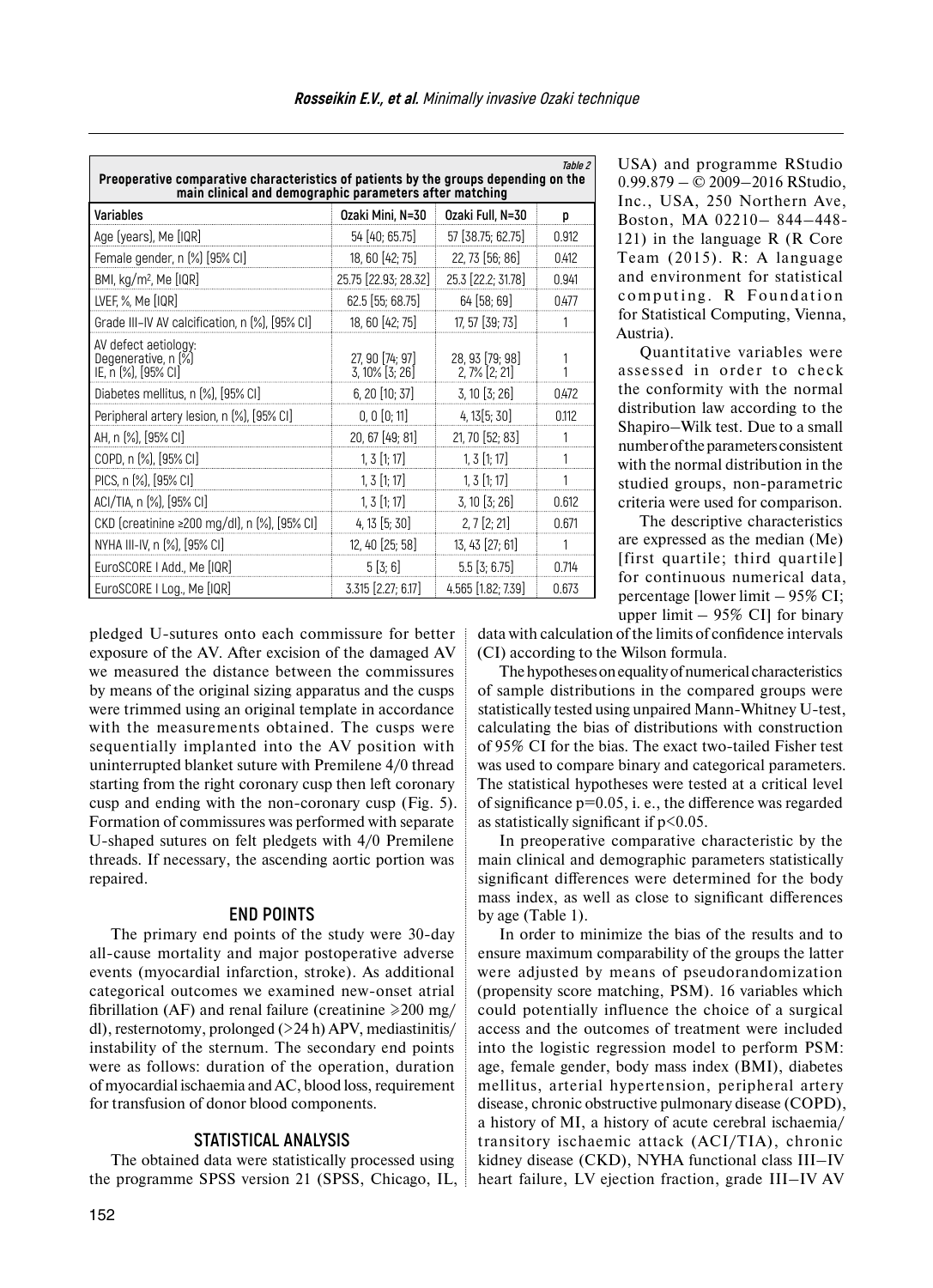| <i>Table 3</i><br>Characteristics of the intraoperative and early postoperative periods in the matched<br>groups       |                      |                     |          |  |  |  |
|------------------------------------------------------------------------------------------------------------------------|----------------------|---------------------|----------|--|--|--|
| <b>Variables</b>                                                                                                       | Ozaki Mini (n=30)    | Ozaki Full (n=30)   | p        |  |  |  |
| Duration of the operation, min, Me [IQR]                                                                               | 303 [263.5; 333.25]  | 260 [230.25; 288]   | 0.007    |  |  |  |
| Duration of AC, min, Me [IQR]                                                                                          | 139 [121.75; 177,25] | 126 [111; 147,25]   | 0.024    |  |  |  |
| Myocardial ischaemia time, min, Me [IQR]                                                                               | 111 [97.75; 129]     | 106 [88.25; 123,75] | 0.206    |  |  |  |
| Blood loss in the operating room, ml, Me<br>[IQR]                                                                      | 400 [300; 500]       | 350 [300; 437.5]    | 0.253    |  |  |  |
| Blood loss in the ICU, ml, Me [IQR]                                                                                    | 250 [200; 300]       | 600 [462.5; 700]    | $-0.001$ |  |  |  |
| Total blood loss, ml, Me [IQR]                                                                                         | 650 [562.5; 787.5]   | 965 [850; 1087.5]   | < 0.001  |  |  |  |
| Volume of transfused donor blood in the<br>operating room, ml, Me [IQR]                                                | 288 [0; 536]         | 278 [0; 511.25]     | 0.698    |  |  |  |
| Volume of transfused donor blood in the<br>ICU, ml, Me [IQR]                                                           | 0 [0; 0]             | 0[0;0]              | 0.734    |  |  |  |
| Total volume of transfused donor blood.<br>ml, Me [IQR]                                                                | $351.5$ [0; 553]     | 306.5 [233; 548]    | 0.952    |  |  |  |
| Number of blood packs per patient, Me<br>[IQR]                                                                         | 1[0; 2]              | 1[1; 2]             | 0.945    |  |  |  |
| 30-day mortality, n, %, [95% CI]                                                                                       | $1, 3$ [1; 17]       | $1, 3$ [1; 17]      | 1        |  |  |  |
| MI, n, %, [95% CI]                                                                                                     | $1, 3$ [1; 17]       | $2, 7$ [ $2; 21$ ]  | 1        |  |  |  |
| AIC/TIA, n, %, [95% CI]                                                                                                | 1, 3 [1; 17]         | $1, 3$ [1; 17]      | 1        |  |  |  |
| Resternotomy, n, %, [95% CI]                                                                                           | $1, 3$ [1; 17]       | $1, 3$ [1; 17]      | 1        |  |  |  |
| Atrial fibrillation, n, %, [95% CI]                                                                                    | 0, 0 [0; 11]         | $1, 3$ [1; 17]      | 1        |  |  |  |
| Renal failure, n, %, [95% CI]                                                                                          | 0, 0 [0; 11]         | 0, 0 [0; 11]        | 1        |  |  |  |
| AC duration, min, Me [IQR]                                                                                             | 350 [287.5; 520]     | 310 [265.8; 523.8]  | 0.539    |  |  |  |
| Prolonged APV (>24 h), n, % [95% CI]                                                                                   | $2, 7$ [ $2; 21$ ]   | $1, 3$ [1; 17]      | 1        |  |  |  |
| AV-block requiring implantation<br>of a pacemaker, n, %, [95% CI]                                                      | $1, 3$ [1; 17]       | 0, 0 [0; 11]        | 1        |  |  |  |
| Mediastinal instability/mediastinitis, n, %,<br>$[95%$ CI]                                                             | 0, 0 [0; 11]         | 0, 0 [0; 11]        | 1        |  |  |  |
| Length of stay in the ICU, days, Me [IQR]                                                                              | 2[2;2]               | 2[2;2]              | 0.239    |  |  |  |
| Long stay in the ICU ( $\geq$ 3 days and more),<br>n, %, [95% CI]                                                      | 5, 16.67 [7; 34]     | 6, 20 [10; 37]      | 1        |  |  |  |
| Length of postoperative hospital stay,<br>days, Me [IQR]                                                               | 7[5;9]               | 7[6; 9.75]          | 0.565    |  |  |  |
| Note: AC - artificial circulation; MI - myocardial infarction; ACI/TIA - acute cerebral ischaemia/transitory ischaemic |                      |                     |          |  |  |  |

#### **RESULTS**

The characteristics of the intraoperative and early postoperative periods in the matched groups are shown in Table 3.

As can be seen from Table 3, there were no significant differenced between the groups by 30-day mortality and major postoperative adverse events (MI, stroke). The duration of operation and AC was more in the miniaccess group (303 min vs 260 min, p=0.007 and 139 vs 126 min,  $p=0.024$ , respectively). The groups did not differ by the time of myocardial ischaemia. The mini-access group patients were found to have lower blood loos in the ICU and total blood loss (250 ml vs 600 ml, p<0.001 and 650 ml vs 965 ml, p<0.001, respectively). However, by the number of packs of transfused donor blood per patient there were no significant differences between the groups. Neither were there significant differences in the duration of APV and prolonged (>24 h) APV, the length of stay in the ICU and hospital after surgery. In the mini-access group there were no cases of conversion to full sternotomy.

#### **DISCUSSION**

According to the literature data, the main advantages of repairing theAV through J-ministernotomy

**attack; APV – artificial pulmonary ventilation; ICU – intensive care unit.**

calcification, AV defect aetiology (degenerative, infective endocarditis), risk of intervention by the EuroSCORE I Add. and EuroSCORE I Log. Pseudorandomization was performed by the 16 mentioned covariates. Each case from the study group was matched with a pair from the control group, i. e. a patient having the closest value of PS (one-to-one nearest neighbour method). The value of the PS portion equalling 0.2 of the standard deviation of the PS logit was sufficient to ensure the propensity score-matching of observations in the pair by the existing set of confounders.

After PSM, from the control group we selected 30 patients not differing from the study group by the age and BMI, as well as by the rest clinical and demographic characteristics (Fig. 6 and 7, Table 2).

include lower volume of blood loss and requirement for donor blood components transfusion, shorter duration of APV, lower incidence of postoperative AF and renal failure, shorter length of stay in the ICU and in hospital [1, 2]. However, 30-day mortality and long-term survival in both mini access and full sternotomy were comparable [6–9]. Our study also demonstrated that performing the Ozaki operation through a J-ministernotomy proved to be a safe procedure associated with a low 30-day mortality rate and postoperative complication rate.

The patients subjected to the minimally invasive Ozaki operation were found to have lower blood loss after the operation and total blood loss, however by the volume and the number of packs of transfused donor blood per patient no significant differences between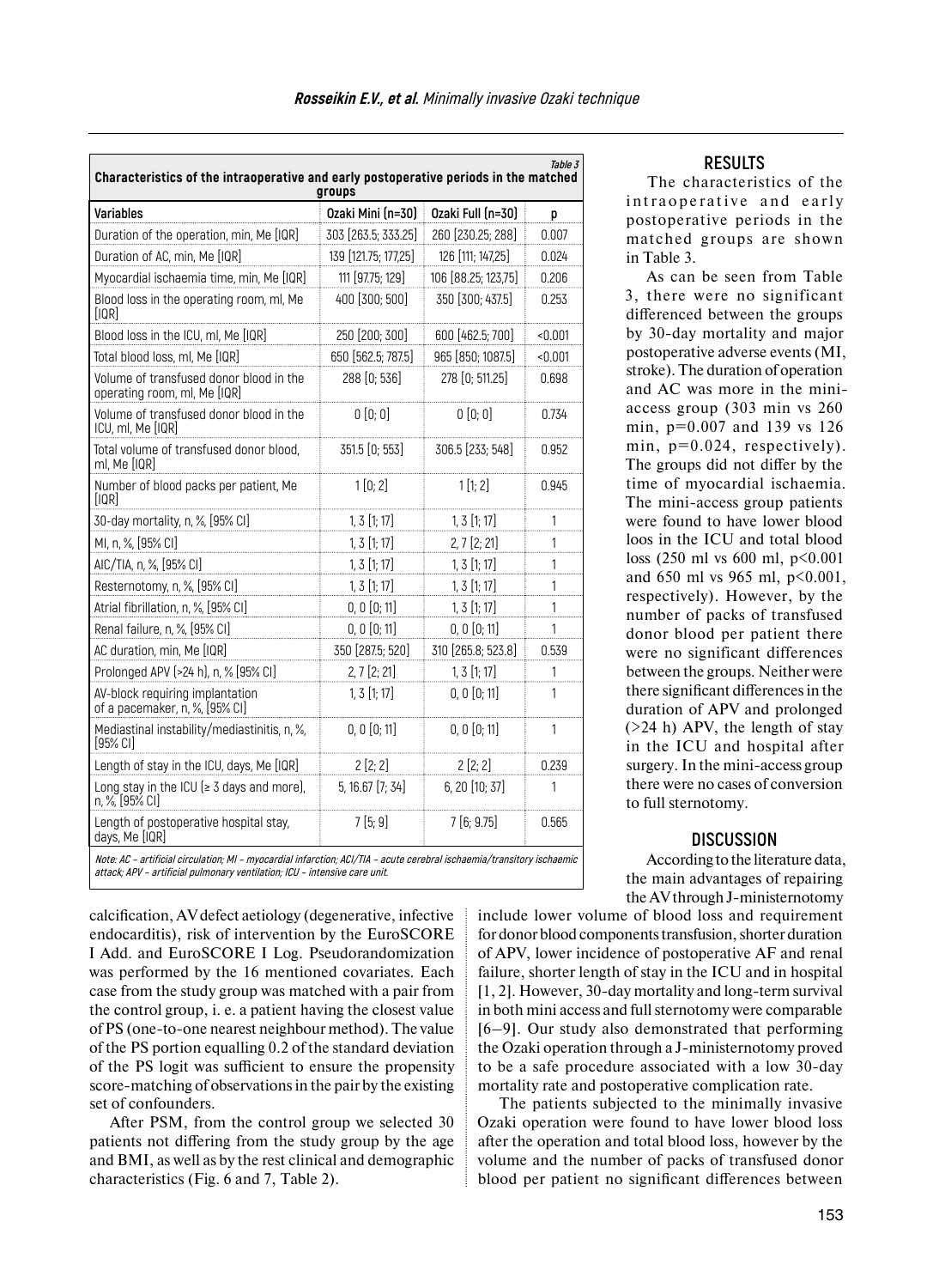the groups were observed. Our findings are consistent with the results of meta-analysis by M. Brown, et al. [1], in which according to the results from 17 studies blood loss after aortic valve replacement from a mini-access was averagely by 73 ml [95% CI 23–136] less than that for full sternotomy. The frequency of resternotomies for haemorrhage in the present work amounted to 3% in both groups. D. Gilmanov, et al. [10] also reported the absence of significant differences by the frequency of resternotomies between mini- and full sternotomy  $(4.4 \text{ versus } 6\%, \text{ p=0.63})$ , however, the patients in full sternotomy required larger amounts of donor blood (2 blood transfusion packs per patient versus 1 pack, p=0.046). N. Furukawa, et al. [11] reported that the frequency of resternotomies was identical in both groups (6%). However, in the work by D. Merk, et al. [12] the incidence of resternotomies and requirement for donor blood transfusion (more than 3 packs per patient) were higher in the mini-access group (4.2 versus 1.5%, p=0.009 and 28.1 vs 19.7%, p=0.002, respectively). Decreased blood loss in mini-access may be associated with a reduced surgical trauma. It is important to mention that the discharge through drainages after the operation is not, as a rule, pure blood. Also, the protocols of donor blood components transfusion significantly differ in clinics. Therefore, these end points, except resternotomy, are relatively tentative.

The majority of studies and meta-analyses report longer duration of operation, AC and myocardial ischaemia while performing AV reconstruction through a mini-access [1, 2, 8–11], with the time of AC and myocardial ischaemia in mini-access being averagely by 10 minutes longer compared with full sternotomy [1]. In our study, the mini-access group patients demonstrated longer duration of the operation (303 min versus 260 min,  $p=0.007$ ) and AC (139 vs 126 min, p=0.024), however there were no significant differences in the time of myocardial ischaemia between the groups  $(111 \text{ min vs } 106 \text{ min}, p=0.206)$ . Longer duration of AC and myocardial ischaemia might be conditioned by more technically difficult operation via the mini access and limited exposure, however this did not lead to increased frequency of unfavourable outcomes. A distinctive peculiarity of this study from the work by D. Nguyen, et al. [4, 5] is that exposure and preparation of the pericardium were carried out after performing J-sternotomy prior to initiating AC. Since it takes approximately 30 minutes to prepare autologous pericardium, the duration of AC was diminished averagely by this time.

Longer duration of the operation is, probably, also determined by technically more difficult procurement of the autologous pericardium via a mini access.

In our study, there were no significant differences between the groups by the duration of APV (350 min vs 310 min,  $p=0.539$ ) and prolonged APV (7 vs  $3\%$ ,  $p=1$ ). However, authors of many studies report shorter time of APV and lower incidence of respiratory insufficiency during AV reconstruction through the mini-access. S.-E. Shehada, et al. [8] reported that APV time in the miniaccess group was significantly shorter as compared with full sternotomy (420 min vs 480 min,  $p=0.01$ ). According to the findings of the meta-analysis byM. Brown, et al. [1], in using mini-access the APV time was shorter averagely by 2 hours (95% CI 1.30–2.95 h), however, in metaanalysis of only randomized studies the differences in duration of APV were inconsiderable (0.96 hour; 95% CI 0.01–1.93). Shorter APV time in mini-access might be explained by the increased stability of the thoracic cage, less traumatic nature and degree of pain syndrome, which allow the patients to be mobilized earlier. These factors may play an important role in reducing the risk of respiratory infections and wound complications [8].

Many investigators reported that the difficulty of removing air from the heart chambers at the end of the operation is one of the major concerns about minimal access aortic valve replacement procedures [13]. However, in our study there were no significant differences by the frequency of cerebrovascular and coronary events between the groups. The conventional use of  $CO<sub>2</sub>$ insufflation into the operative field during the operation and transoesophageal echocardiography control make it possible to attain thorough removal of air from cardiac chambers. By the frequency of the development of newonset AF, implantation of a pacemaker, and instability of the sternum, the groups did not differ significantly, which is consistent with the data of the majority of studies and meta-analyses [1, 2, 6, 8].

The use of mini-access in AV reconstruction diminishes the length ofstay in the ICU averagely by 11 h and in-hospital postoperative stay by 1 day [1]. However, in the work of S.-E. Shehada, et al. [8] the length of stay in the ICU and in hospital did not differ between the groups (3 days versus 4 days,  $p=0.35$  and 9 days vs 10 days, p=0.23, respectively). Similar results were obtained in our study.

Studies of S. Ozaki [3, 14] and our previous studies [15, 16] demonstrated excellent immediate and remote results of AV reconstruction using autologous pericardium treated with glutaraldehyde. A combination of this method and a minimally invasive access is a simple and feasible procedure, does not increase mortality and incidence of major postoperative complications.

#### **LIMITATIONS**

This is a retrospective and observational study of patient data collected from our database; thus, it reflects a single-centre experience only. The miniaccess group was represented by a small sample of patients. Significant differences by the body mass index and age